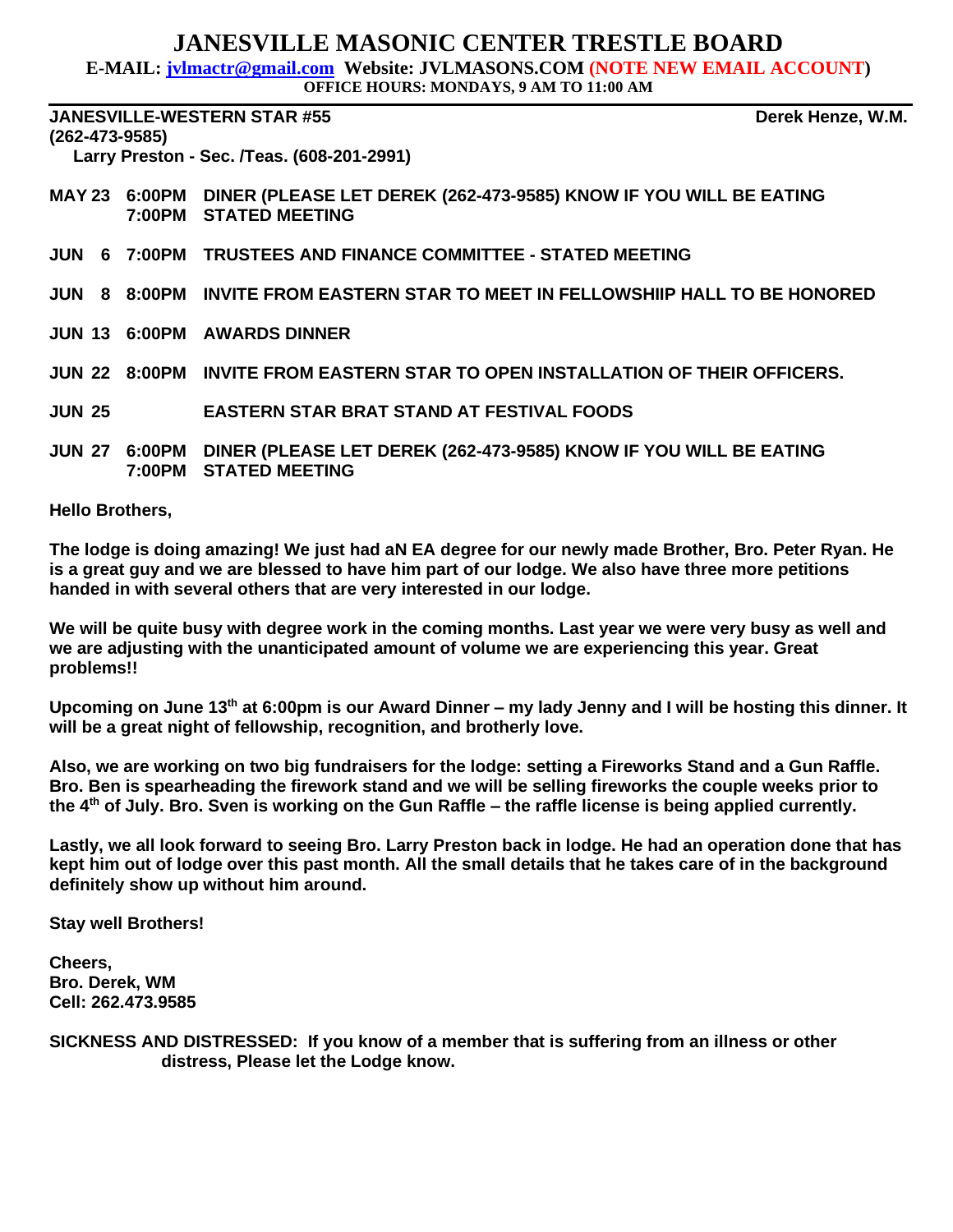**JANESVILLE CHAPTER #69 - O.E.S. ROSIE FISCUS W.M. (608-835-7808) Jane Blackwood Secretary (608-346-8435) RON RASMUSSEN W.P. (608-774-1613)**

#### **MAY 25 7:00PM STATED GRAND CHAPTER REPORTS – MEET DOWNSTAIRS food and fellowship after the meeting**

**JUN 8 7:00PM STATED MEETING – HONOR FATHERS AND MASONS – MEET DOWNSTAIRS**  MASONS, PLEASE JOIN US **AT 8:00PM IN THE FELLOWSHIP HALL**.

#### **JUN 22 7:00PM STATED MEETING –**

**8:00PM OPEN INSTALLATION – OPEN TO ALL – MEET UPSTAIRS Note: our Chapter voted to change our by-laws, our meetings will now start at 7:00PM.**

**Our April 27th youth night brought us some Members from the Janesville Bethel. We found out that most of our members were involved in some sort of youth group and the lessons learned carried over to adulthood.**

**May 11 our Derby night and horse races were eventful. We had a visit from the WGM and AGM. The AGM won the horse race, with Jane Sholes second and Tammy Wiskia third.**

**My year as WM of the Chapter is almost over. We have a great Chapter and do lots of good things, please join us for a meeting when you can.**

**Two upcoming fund raisers**

**June 1, Texas Roadhouse, bring the attached flyer and dine out from 3-10, we will get 10% of every bill that has a flyer. Pass them out to your neighbors and friends.**

**June 25 Festival Foods Brat Stand in Janesville, we need help in the afternoon and a griller. If you can't help, stop in and support us by buying some brats or burgers.**

**Watch for your Dues Notices and please pay your 2022-2023 dues timely. Thank you!**

**Star Love**

**Rosie**

**Let us know if there is anything we can do for you or if you know someone that needs sunshine**

**\*\*\*\* Sunshine person for Janesville is: Beth Ratzburg (920-691-6985) \*\*\*\* \*\*\*\* Sunshine person for Beloit is: Jane Sholes (608-295-2000) \*\*\*\* Please call them if you know of anyone who needs Sunshine or a "Thinking of You" card.**

**GUARDIAN (608)201-5049** , Guardian Secretary () **MOM KELLEY MAROTTA,** MOM KELLEY MAROTTA, **Guardian (608)931-0322**

**JOB'S DAUGHTERS BETHEL #21 MOM VALERIE BRINKMAN-KAMPMANN, BETHEL** 

**JUN 5 5:00PM STATED MEETING – OPEN INSTALLATION – ALL ARE INVITED.**

**JUN 12 2:00PM STATED MEETING**

**SHRINE CLUB** DUANE **DUANE HARVEY (608-754-1377)**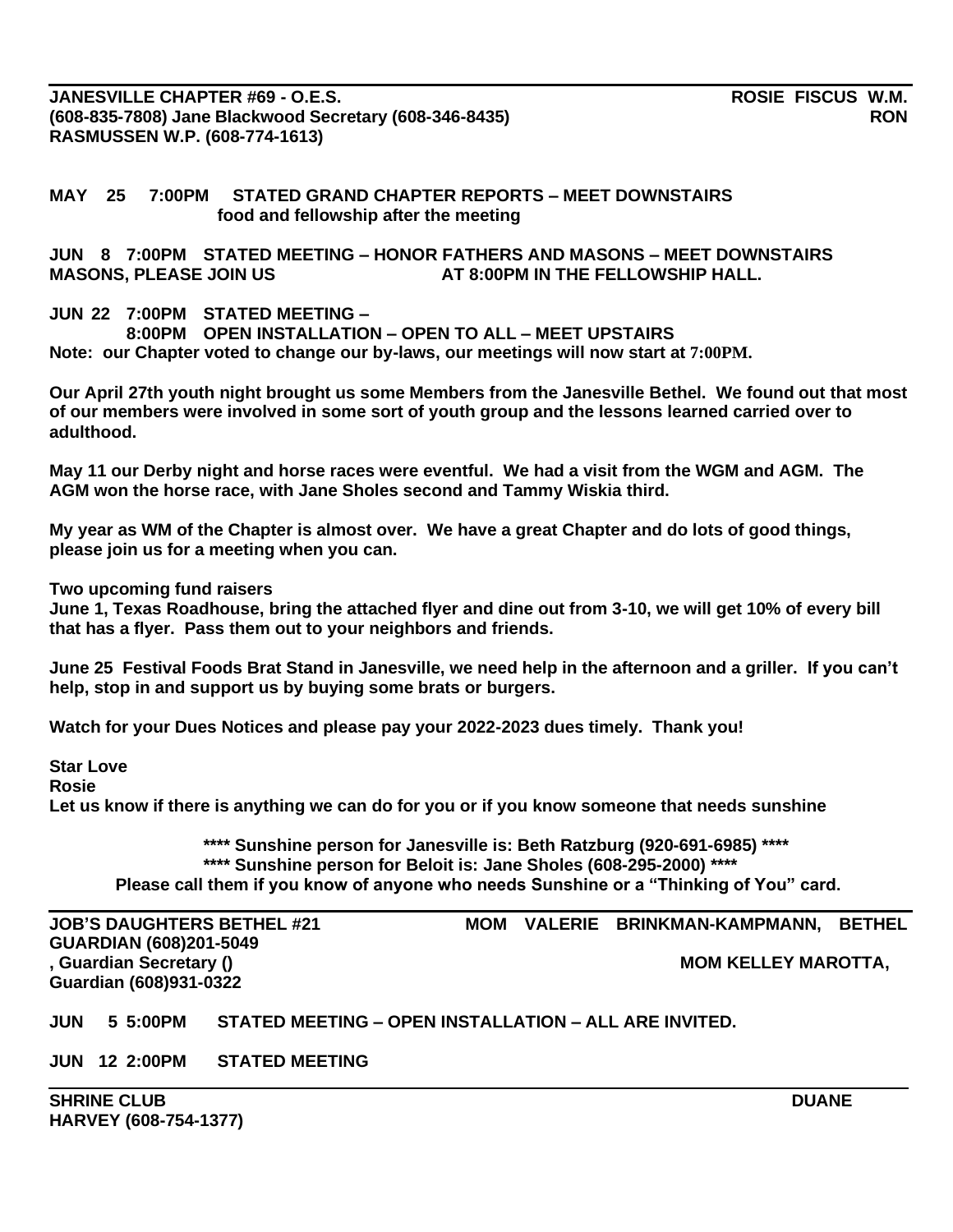

**Order of Eastern Star** Wednesday June 1st  $3pm-10pm$ 



**Support Order of Eastern Star** by presenting this flyer to the Janesville, **WI** 

Location and Texas Roadhouse will donate 10% of your total food purchases to Order of Eastern Star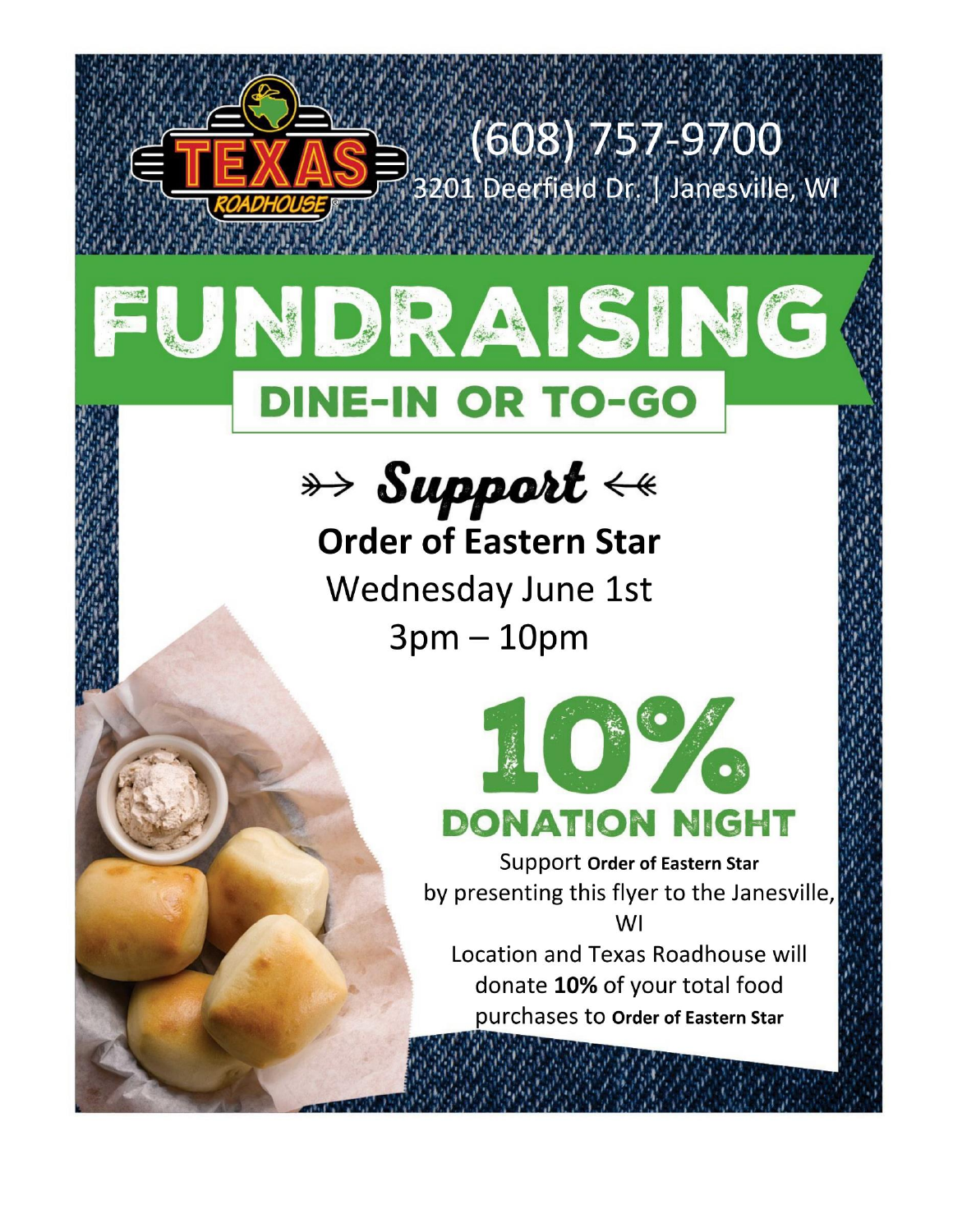

## **JANESVILLE'S TRESTLE-BOARD DESIGNS**

**E-mail: [jvlmactr@ATT.NET](mailto:jvlmactr@ATT.NET)**



# **Website: jvlmasons.com**

## *JUNE 2022*

| <b>SUNDAY</b>                                                                          | <b>MONDAY</b>                                                                                                                                       | <b>TUESDAY</b>                                                     | <b>WEDNESDAY</b>                                                                                                                  | <b>THURSDAY</b>                                                                         | <b>FRIDAY</b> | <b>SATURDAY</b>                                                                                                                                            |
|----------------------------------------------------------------------------------------|-----------------------------------------------------------------------------------------------------------------------------------------------------|--------------------------------------------------------------------|-----------------------------------------------------------------------------------------------------------------------------------|-----------------------------------------------------------------------------------------|---------------|------------------------------------------------------------------------------------------------------------------------------------------------------------|
|                                                                                        |                                                                                                                                                     |                                                                    |                                                                                                                                   |                                                                                         |               |                                                                                                                                                            |
|                                                                                        |                                                                                                                                                     |                                                                    | 1<br><b>OES FUND</b><br><b>RAISER AT</b><br><b>TEXAS ROAD</b><br><b>HOUSE TAKE</b><br><b>FLIER</b>                                | $\overline{2}$<br><b>MASONIC</b><br><b>ALL DEGREE'S</b><br><b>STUDY GROUP</b><br>7:00PM | 3             | 4<br>MEET, STUDY,<br>FELLOWSHIP,<br><b>AND</b><br><b>BREAKFAST</b><br>9:00 AM                                                                              |
| 5<br><b>JOB'S</b><br><b>DAUGHTERS</b><br><b>STATED</b><br><b>MEETING</b><br>5:00PM     | 6<br><b>JANESVILLE-</b><br><b>WESTERN</b><br><b>STAR</b><br><b>TRUSTEES &amp;</b><br><b>FINANCE</b><br><b>COMMITTEE</b><br>7:00PM<br><b>MEETING</b> | $\overline{7}$                                                     | 8<br><b>CHAPTER 69</b><br><b>OES</b><br>7:00PM<br><b>MEETING</b><br>8:00PM<br><b>HONOR</b><br><b>FATHERS AND</b><br><b>MASONS</b> | 9<br><b>MASONIC</b><br><b>ALL DEGREE'S</b><br><b>STUDY GROUP</b><br>7:00PM              | 10            | 11<br>MEET, STUDY,<br>FELLOWSHIP,<br><b>AND</b><br><b>BREAKFAST</b><br>$9:00$ AM                                                                           |
| 12<br><b>JOB'S</b><br><b>DAUGHTERS</b><br><b>STATED</b><br><b>MEETING</b><br>$2:00$ PM | 13<br><b>JANESVILLE-</b><br><b>WESTERN</b><br><b>STAR</b><br>#55<br>7:00PM<br><b>MEETING</b>                                                        | 14<br><b>AMERICAN</b><br><b>LEGION</b><br><b>MEETING</b><br>6:00PM | 15                                                                                                                                | 16<br><b>MASONIC</b><br><b>ALL DEGREE'S</b><br><b>STUDY GROUP</b><br>7:00PM             | 17            | 18<br>MEET, STUDY,<br>FELLOWSHIP,<br><b>AND</b><br><b>BREAKFAST</b><br>$9:00$ AM                                                                           |
| 19                                                                                     | 20<br><b>BLOOD DRIVE</b><br>9:30AM-2:30PM<br><b>ZOR SHRINE</b><br><b>CLUB</b><br>7:00PM                                                             | 21                                                                 | 22<br><b>CHAPTER 69</b><br><b>OES</b><br>7:00PM<br><b>MEETING</b><br>8:00PM<br><b>OPEN</b><br><b>INSTALLATION</b>                 | 23<br><b>MASONIC</b><br><b>ALL DEGREE'S</b><br><b>STUDY GROUP</b><br>7:00PM             | 24            | 25<br>MEET,<br>STUDY,<br>FELLOWSHIP,<br><b>AND</b><br><b>BREAKFAST</b><br>9:00 AM<br><b>OES BRAT</b><br><b>STAND AT</b><br><b>FESTIVAL</b><br><b>FOODS</b> |
| 26                                                                                     | 27<br><b>JANESVILLE-</b><br><b>WESTERN</b><br><b>STAR</b><br>#55<br>7:00PM<br><b>MEETING</b>                                                        | 28                                                                 | 29                                                                                                                                | 30<br><b>MASONIC</b><br><b>ALL DEGREE'S</b><br><b>STUDY GROUP</b><br>7:00PM             |               |                                                                                                                                                            |

**AMERICAN RED CROSS BLOOD DRIVE: The Trustees are providing our building to the American Red Cross as a courtesy to the community and the American Red Cross. The American Red Cross will be holding a monthly Blood Drive every third Monday of the month from 9:30 am to 2:30 pm. Please help support them. Walk-ins are welcome but appointments are best. Appointments can be made through the jvlmasons.com website and clicking on the Red** 

**Cross icon or by going to redcrossblood.org. The next Blood Drives will be JUNE 20 AND JULY 18. These drives have been well attended with the appointment schedule filled.**

**HELP: THE 32-YEAR-OLD AIR CONDITIONER FOR THE MAIN LODGE ROOM HAS SEEN ITS BETTER DAYS AND QUIT. THE TRUSTEES HAVE REPLACED THE COMPRESSOR AND AIR HANDLER UNITS AT A COST OF \$20,000. YOUR HELP IS APPRECIATED HELPING THE MASONIC CENTER OFFSET THE COST OF THIS REPLACEMENT. EARLIER THIS YEAR THE CITY OF JANESVILLE REQUIRED THE CENTER INSTALL A GREASE TRAP IN THE LITTLE USED KITCHEN WHICH COST THE CENTER \$12,100. THE Janesville MASONIC CENTER HAS TAKING OUT AN ADDITIONAL LOAN TO COVER THE AIR CONDITION UNIT FOR A TOTAL LOAN OF \$32,000. THANKS TO THOSE THAT HAVE CONTRIBUTED FOR YOUR DONATIONS TO HELP THE MASONIC CENTER PAY FOR THESE UPDATES.**